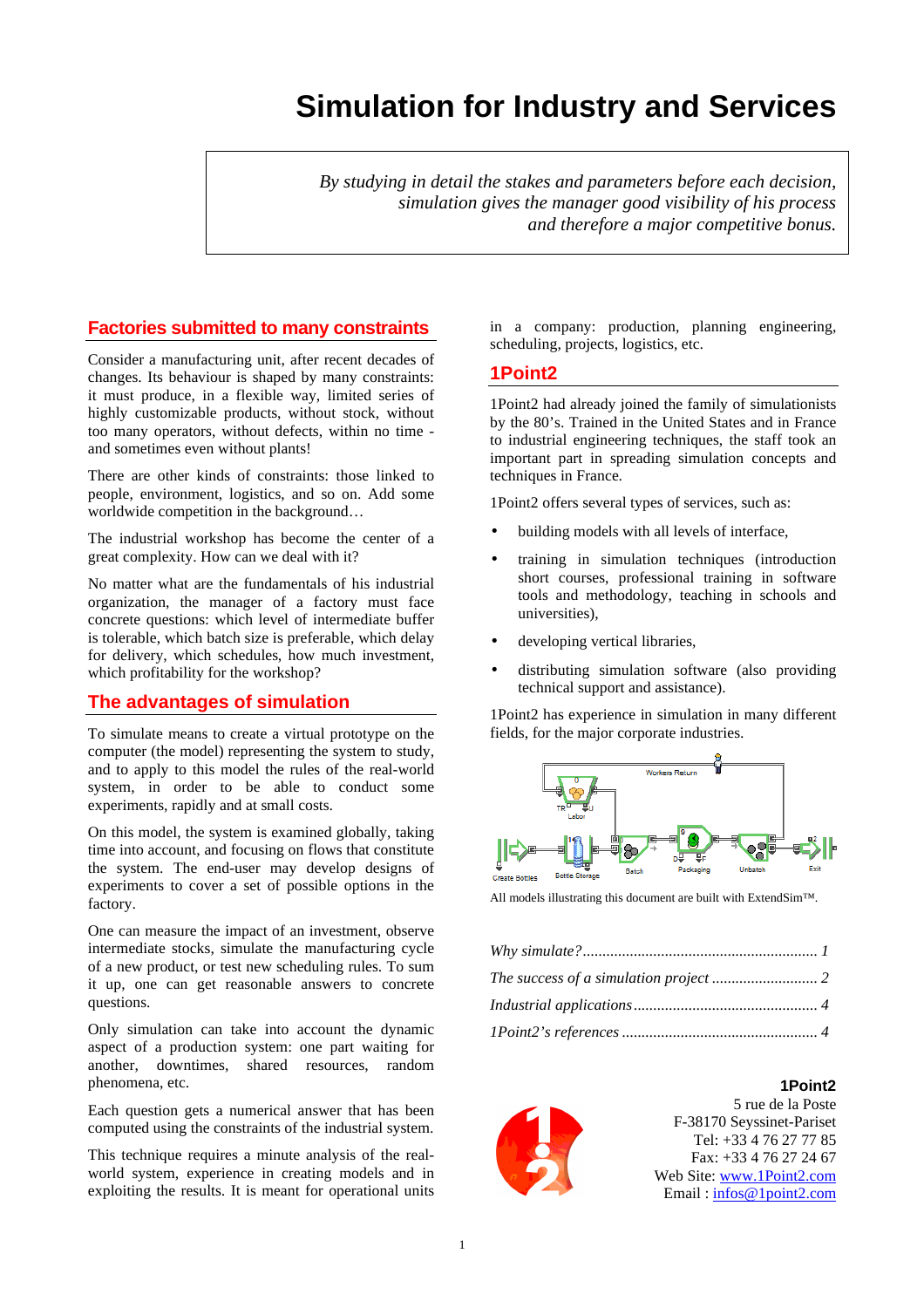# **The success of a simulation project**

*Whether you want to achieve internally a simulation project, or prefer to have it developed by a third party, its success depends primarily on a good anticipation of the various steps it is made of. Which software is used often reveals secondary, and a lesser potential cause of failure than other points.* 



# **Steps in a study**

Each step has its own traps, and must be dealt with care and method.

The first step is to **identify the study**, and formulate which questions it will answer … and will not! For it is not efficient to try and include everything into a project: the model will be very intricate, which means that it will be long to build and difficult to use. It is better to conduct two well aimed smaller studies, one after the other, rather than start with something big and very global.

The second step will be used for gathering data until writing **detailed specifications** that will explicitly list everything that is part of the study. It is a serious and concrete analysis task, requiring a real know-how about modeling implications, formalization of heterogeneous information, extracting and implementing control rules. Already at this stage, without even getting close to a computer, the simulation approach will have changed your vision of the system, and will turn out to be a precious catalyst for ideas among the involved team.

The third step for **modeling and validation** will reflect the quality of the specs. The model will be straight and easy to build if the description of the system was done with adapted methodology. The quality of the resulting model (being robust, evolutionary, legible) will also depend on the expertise with the modeling tool.

Lastly comes the simulation step, that is, **exploiting the model** by testing options, and analysing the corresponding results.

This stage can last longer than expected, especially if the « designs of experiments » were not correctly prepared, or if the results (statistics, graphs, animation, figures) are scattered everywhere.

Already with step 2, it is common to observe some changes in the project and its goals: one question is abandoned; an alternative and new options are added on another section. And this is quite normal: simulation is an iterative approach, that gets fed by what it reveals, and adjustments will be all the more important as the experience is low. On the other hand, beware of unstable projects with no characteristic aims.

# **Choosing the software**

In addition to the price, the potential power of the simulation tool seems to us to be of major importance, because whatever the system is, there will be the need to reproduce cases specific to the company (production constraints, scheduling rules, custom organization). The risk of being limited by reduced or standard representations must be avoided.

This flexibility applies as well to the types of flow taken into account by the software: continuous, discrete, mixed? Better choose a tool allowing for all these families.

Lastly, it is essential that the simulation software has been used on many cases and projects, and that experienced staff is able to offer technical support, training, assistance, today as well as in several years from now.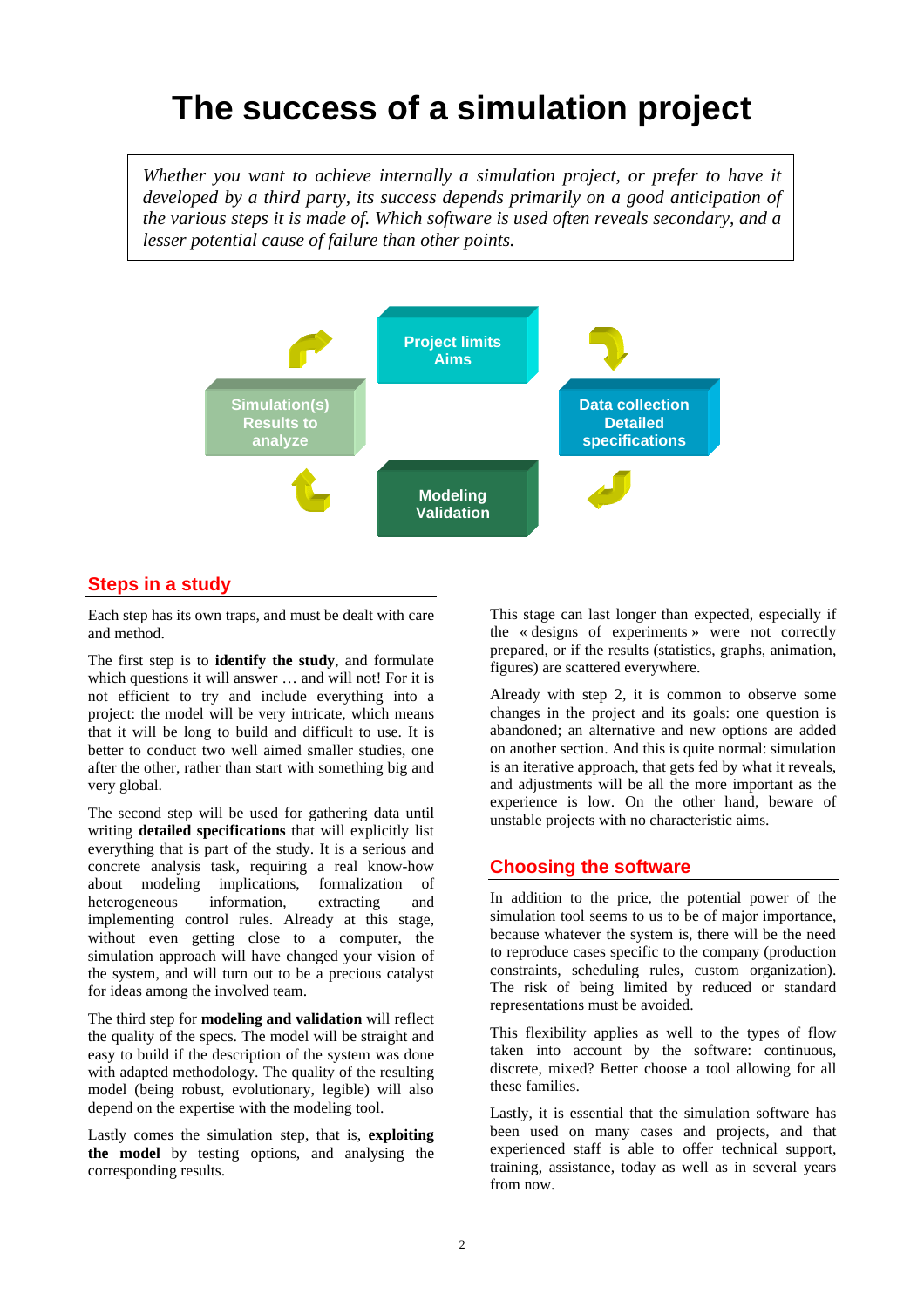# **Do not built the first model alone**

The current available simulation tools, accessible both technically and financially, make it possible to consider developing some internal simulation competency. It implies having one lasting person that has been trained and that will be able to devote many hours to simulation projects, from time to time. A simulation study cannot be made from extra hours or week-ends!

Whatever the context, the first simulation project puts up with all teething problems: first use of new software, initial confrontation to the stages of a study, modelling situations that were never met.

An expert at your side will help avoid many problems:

he will help circumscribe the questions and will choose the most adapted precision level (beginners

will have a tendency to build a heavy model with too many details),

- he has a  $\ast$  flow vision  $\ast$ , and will specify how to formulate the questions about the system, and how to transcribe the answers,
- he will have a neutral point of view on modeling (will take nothing for granted), as much as on possible solutions.

A simulation study done by service providers does not imply excessive costs: an expert works fast, with tools he has a perfect knowledge of, and he is committed to respect specifications and delays.

For a first experiment, this will limit drifts (costs, delays, consistency) common in a study entirely realized internally. The reason is that it could turn out to be costly: software licence, training, assignment of a person.



# **How does it happen with 1Point2?**

We follow the above-mentioned steps. We commit ourselves for a contract job, after interviewing our customer to determine the target and scope of the study, with the detail of the processes. For a complex and big case, we ask for a preliminary analysis of 2 or 3 days, in order to write solid specifications on which both parties agree and that will be the basis of our work.

We believe it useful to have the people directly involved trained to some basics of simulation, so that everybody shares a common view of requirements and expectations associated with such techniques. Only one or two persons, though, will be our contacts during further steps of the project, and will be entitled to judge the quality of some information, get further data or appreciate the consequences of recommended changes.

The results of the study will be provided in several ways, according to your needs:

- we can launch all simulations, analyze the results and present them with our recommendations: the model is exploited by us, not directly by you.
- we can also deliver one or several models to be used with a runtime version of the software. You will be able to test existing models with new data, but you won't build new models or change existing ones. With little training, you learn how to run simulations and get results from them.
- you may use the models with a development version of the software. You will choose this option if you wish to continue with simulation, hoping to built alternative versions and see the model evolve with new ideas in the following months. Training and expertise transfer is of course longer, about one week as a minimum.